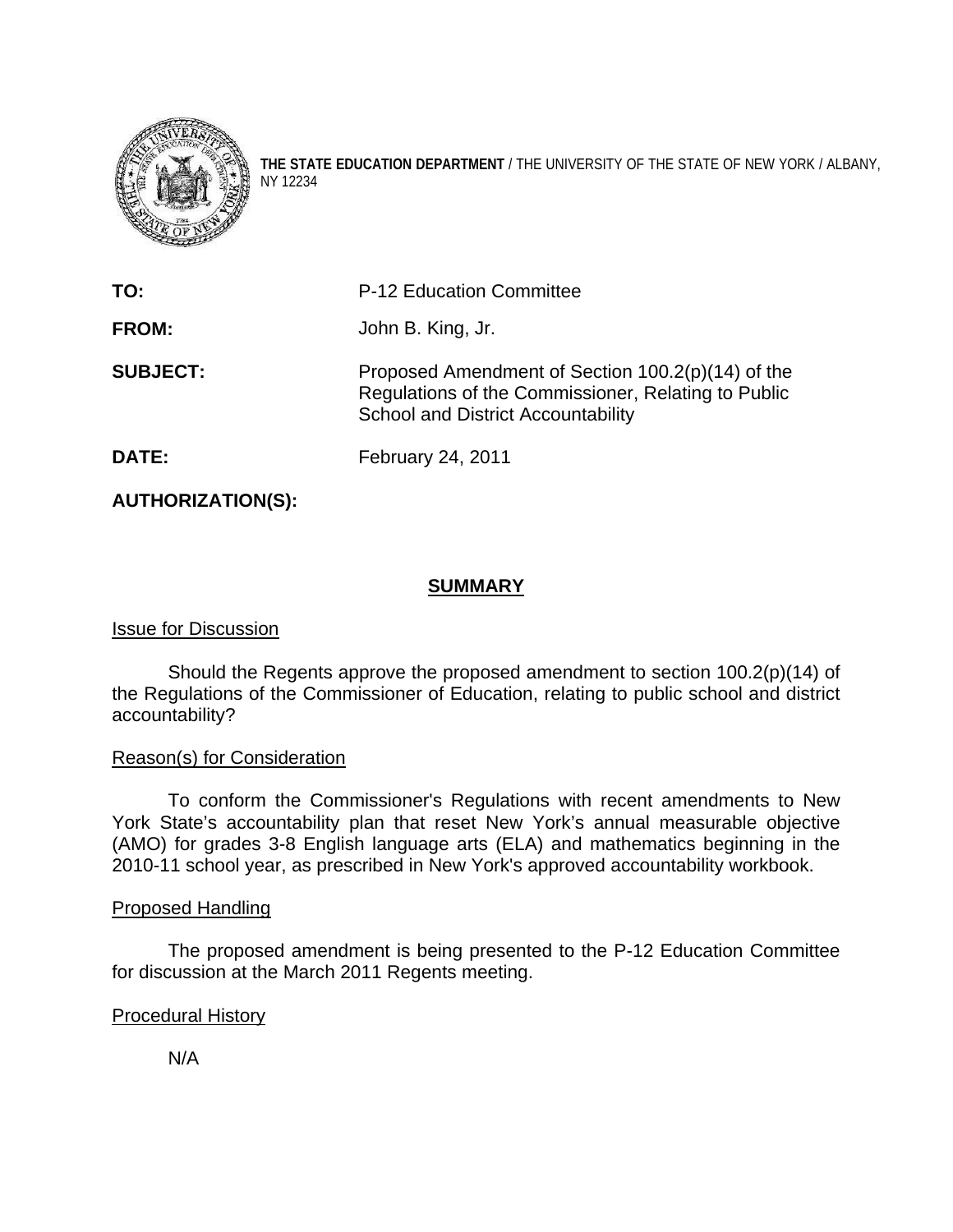#### Background Information

On February 14, 2011, Dr. Thelma Melèndez de Santa Ana, the Assistant Secretary of the Office of Elementary and Secondary Education of the United States Department of Education (USDE), informed Commissioner Steiner that USDE had approved New York's request to amend its State accountability plan under Title I of the Elementary and Secondary Education Act of 1965 (ESEA), as amended by the No Child Left Behind Act (NCLB), to reset New York's AMO for grades 3-8 ELA and mathematics beginning in the 2010-11 school year, as prescribed in New York's approved accountability workbook. As a result, New York was approved to reset the AMO to a Performance Index of 122 for ELA and a Performance Index of 137 for mathematics for 2010-11, and with annual equal increments up to 200 by 2013-14, as prescribed in New York's approved accountability workbook.

In August 2010, the proficiency cut scores were raised on the grades 3-8 ELA and math assessments based on the analyses that associated college readiness with cut scores of between 75 and 85 on the Regents exams. Proficiency now means students will be college ready if they are able to meet high school exit examination requirements and pass first year college courses in ELA and math without the need for remediation. The purpose of the proposed amendment is to conform the Commissioner's Regulations with New York State's approved amended accountability plan. Adoption of the proposed amendment is necessary in order for New York to smoothly transition to the higher achievement standards for grades 3-8 in ELA and mathematics. A copy of the proposed amendment (Attachment A) and the Effective AMO charts for 2010-11 through 2013-14 (Attachment B) are attached.

A Notice of Proposed Rule Making will be published in the State Register on April 6, 2011. Supporting materials are available upon request from the Secretary to the Board of Regents.

#### **Recommendation**

It is recommended that the Regents P-12 Education Committee reach consensus on the intent of the proposed amendment prior to taking action at the June 2011 Regents meeting.

#### Timetable for Implementation

It is anticipated that the proposed amendment will be presented for adoption at the June 2011 Regents meeting, with a July 15, 2011 effective date.

Attachments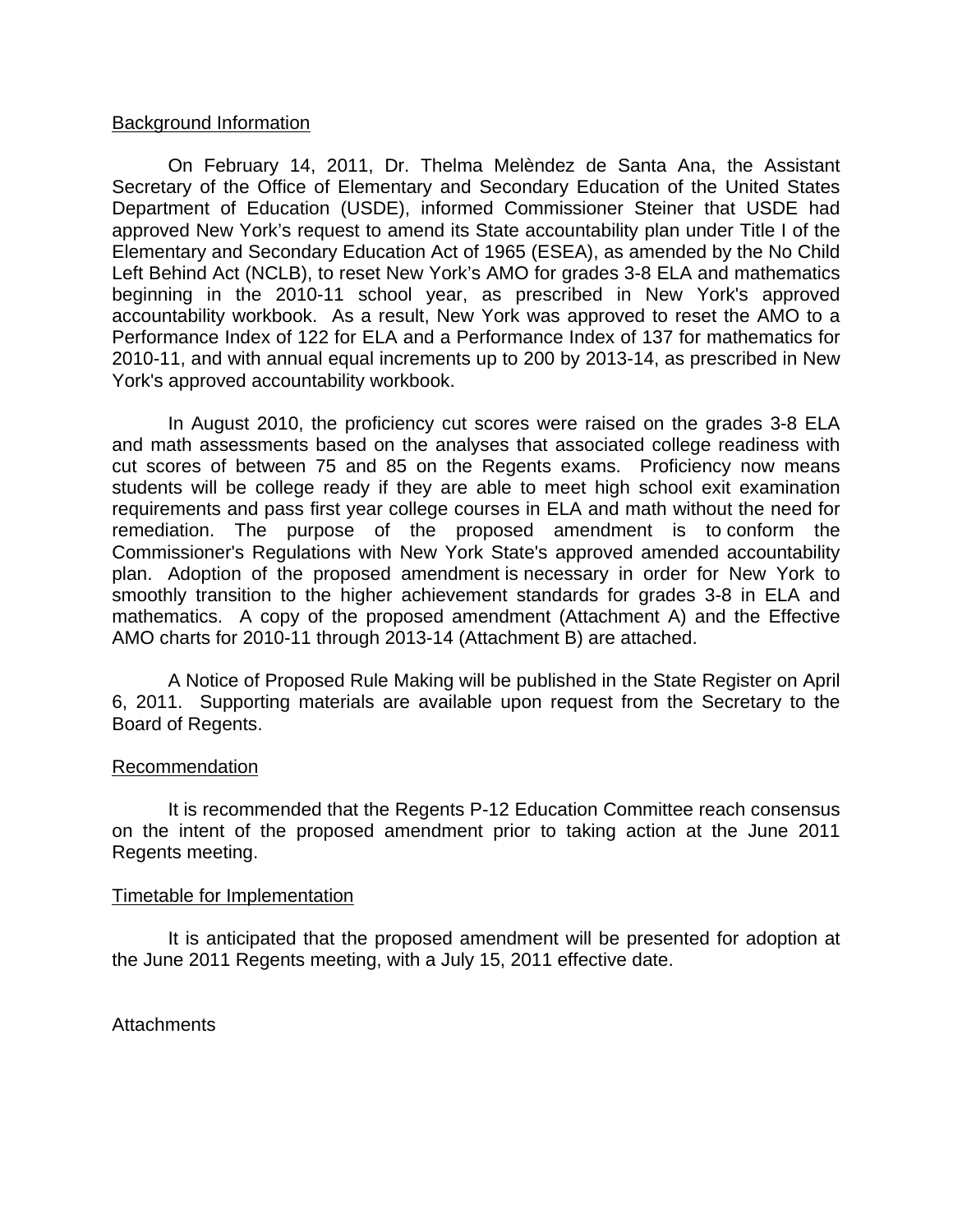AMENDMENT OF THE REGULATIONS OF THE COMMISSIONER OF EDUCATION Pursuant to Education Law sections 101, 207, 210, 215, 305, 309 and 3713 Paragraph (14) of subdivision (p) of section 100.2 of the Regulations of the Commissioner of Education is amended, effective July 15, 2011, as follows:

 (14) Public school, school district and charter school accountability performance criteria. Each district and school accountability group, as defined in subparagraph (1)(i) of this subdivision shall be subject to the performance criteria specified below:

 $(i)$  . . .

(ii) . . .

 (iii) Elementary-middle level English language arts. Annual measurable objectives, based on a performance index, set by the commissioner in 2005-2006 and, beginning in 2008-2009, increasing annually in equal increments through 2009-2010 and then reset at 122 in 2010-2011 and increasing annually in equal increments so as to reach 200 in 2013-2014.

 $(iv)$  . . .

 $(v)$  . . .

 (vi) Elementary-middle level mathematics. Annual measurable objectives, based on a performance index, set by the commissioner in 2005-2006 and, beginning in 2008-2009, increasing annually in equal increments through 2009-2010 and then reset at 137 in 2010-2011 and increasing annually in equal increments so as to reach 200 in 2013-2014.

- (vii)  $\ldots$
- (viii) . . .
- $(ix)$  . . .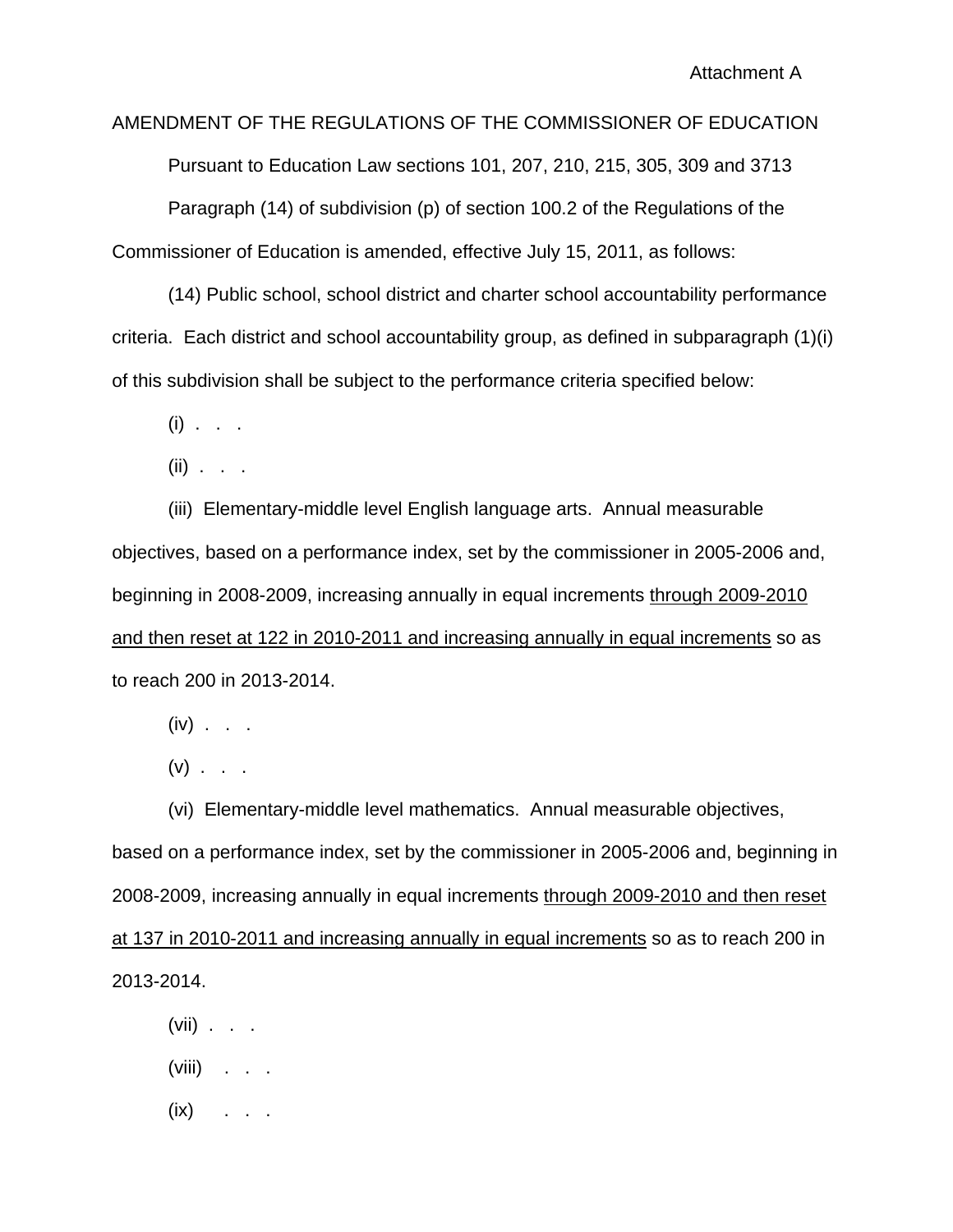# Attachment B

# **Revised AMO for Grades 3-8 English Language Arts and Mathematics Starting Point for 2010-11**

| <b>Assessment</b> | 2010-2011 | 2011-2012 | 2012-2013 | 2013-2014 |
|-------------------|-----------|-----------|-----------|-----------|
| Grades 3-8 ELA    | 122       | 148       | 174       | 200       |
| Grades 3-8 Math   | 137       | 158       | 179       | 200       |